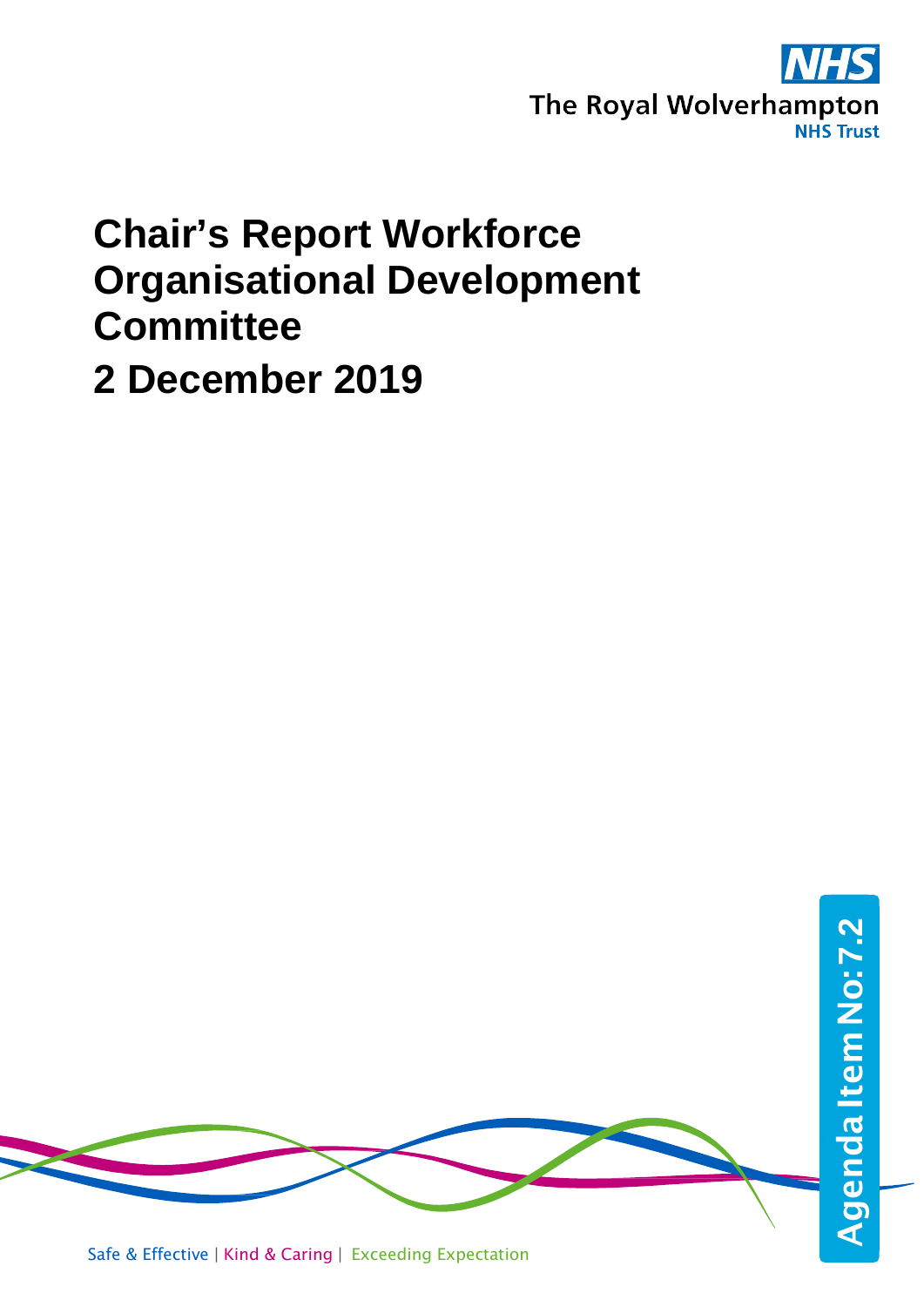The Royal Wolverhampton **NHS** 

| <b>WOD CHAIRMAN'S SUMMARY REPORT</b>                           |                                                                                                                                                                                                                                                                                                                                                                                                                                                                                                          |  |  |
|----------------------------------------------------------------|----------------------------------------------------------------------------------------------------------------------------------------------------------------------------------------------------------------------------------------------------------------------------------------------------------------------------------------------------------------------------------------------------------------------------------------------------------------------------------------------------------|--|--|
| <b>Meeting Date:</b>                                           | $2nd$ Dec 2019                                                                                                                                                                                                                                                                                                                                                                                                                                                                                           |  |  |
| Title:                                                         | Workforce & Organisational Development (WOD) Committee - Chairman's Summary<br>Report from 25 <sup>th</sup> Oct 2019                                                                                                                                                                                                                                                                                                                                                                                     |  |  |
| <b>Executive</b><br><b>Summary:</b>                            | This report provided a chairman's summary of WOD and the key areas of discussion<br>covered are as follows:<br><b>Terms of Reference</b><br>$\bullet$<br><b>Attraction &amp; Retention</b><br><b>Working Longer Review</b><br>$\bullet$<br><b>Apprenticeships Update</b><br>$\bullet$<br>NHS People Plan<br>$\bullet$<br>Dying to Work Charter<br><b>Workforce Resourcing &amp; Productivity</b><br>Leadership & Management Development<br>$\bullet$<br><b>Staff Survey</b><br><b>Review of BAF Risk</b> |  |  |
| <b>Action</b><br><b>Requested:</b>                             | Receive and note                                                                                                                                                                                                                                                                                                                                                                                                                                                                                         |  |  |
| For the attention<br>of the Board                              |                                                                                                                                                                                                                                                                                                                                                                                                                                                                                                          |  |  |
| <b>Advise</b>                                                  | Advise                                                                                                                                                                                                                                                                                                                                                                                                                                                                                                   |  |  |
| <b>Author + Contact</b><br><b>Details:</b>                     | Alan Duffell - Director of Workforce<br>Junior Hemans - Committee Chair                                                                                                                                                                                                                                                                                                                                                                                                                                  |  |  |
| <b>Links to Trust</b><br><b>Strategic</b><br><b>Objectives</b> | 4. Attract, retain and develop our staff, and improve employee engagement<br>6. Be in the top 25% of all key performance indicators                                                                                                                                                                                                                                                                                                                                                                      |  |  |
| <b>Resource</b><br><b>Implications:</b>                        | N/A                                                                                                                                                                                                                                                                                                                                                                                                                                                                                                      |  |  |
| <b>CQC Domains</b>                                             | Well-led: the leadership, management and governance of the organisation make sure it's providing<br>high-quality care that's based around individual needs, that it encourages learning and innovation, and<br>that it promotes an open and fair culture.                                                                                                                                                                                                                                                |  |  |
| <b>Equality and</b><br><b>Diversity Impact</b>                 |                                                                                                                                                                                                                                                                                                                                                                                                                                                                                                          |  |  |
| <b>Risks: BAF/TRR</b>                                          | SR <sub>1</sub>                                                                                                                                                                                                                                                                                                                                                                                                                                                                                          |  |  |
| <b>Risk: Appetite</b>                                          | No change                                                                                                                                                                                                                                                                                                                                                                                                                                                                                                |  |  |
| <b>Public or Private:</b>                                      | Public                                                                                                                                                                                                                                                                                                                                                                                                                                                                                                   |  |  |
| <b>Other formal</b>                                            | <b>Board Committee</b>                                                                                                                                                                                                                                                                                                                                                                                                                                                                                   |  |  |
| bodies involved:                                               |                                                                                                                                                                                                                                                                                                                                                                                                                                                                                                          |  |  |
| <b>References</b>                                              | N/A                                                                                                                                                                                                                                                                                                                                                                                                                                                                                                      |  |  |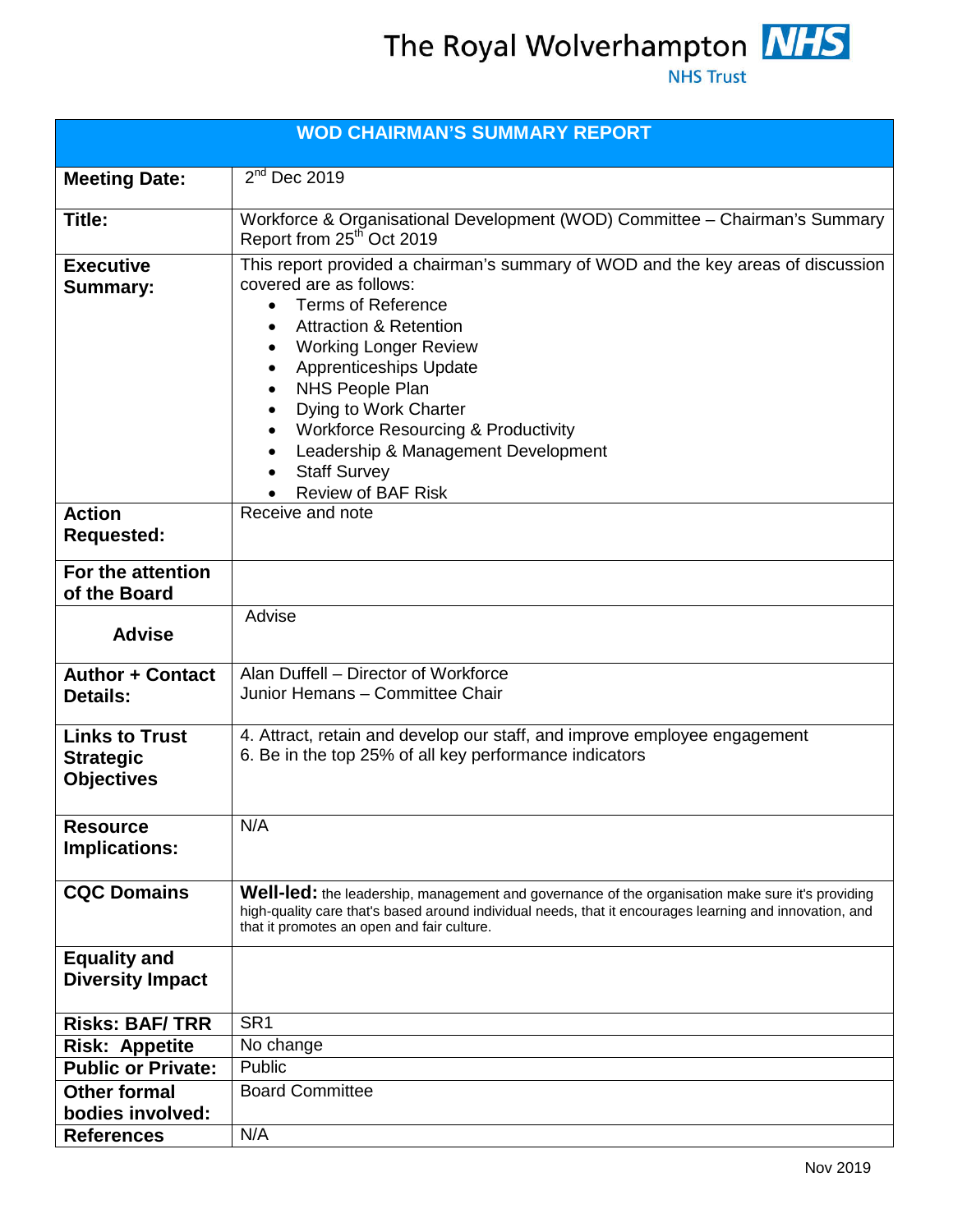

| <b>NHS</b>           | In determining this matter, the Board should have regard to the Core<br>principles contained in the Constitution of:<br>Equality of treatment and access to services<br>High standards of excellence and professionalism<br>Service user preferences<br>Cross community working<br><b>Best Value</b><br>Accountability through local influence and scrutiny |  |  |  |
|----------------------|-------------------------------------------------------------------------------------------------------------------------------------------------------------------------------------------------------------------------------------------------------------------------------------------------------------------------------------------------------------|--|--|--|
| <b>Constitution:</b> |                                                                                                                                                                                                                                                                                                                                                             |  |  |  |
|                      |                                                                                                                                                                                                                                                                                                                                                             |  |  |  |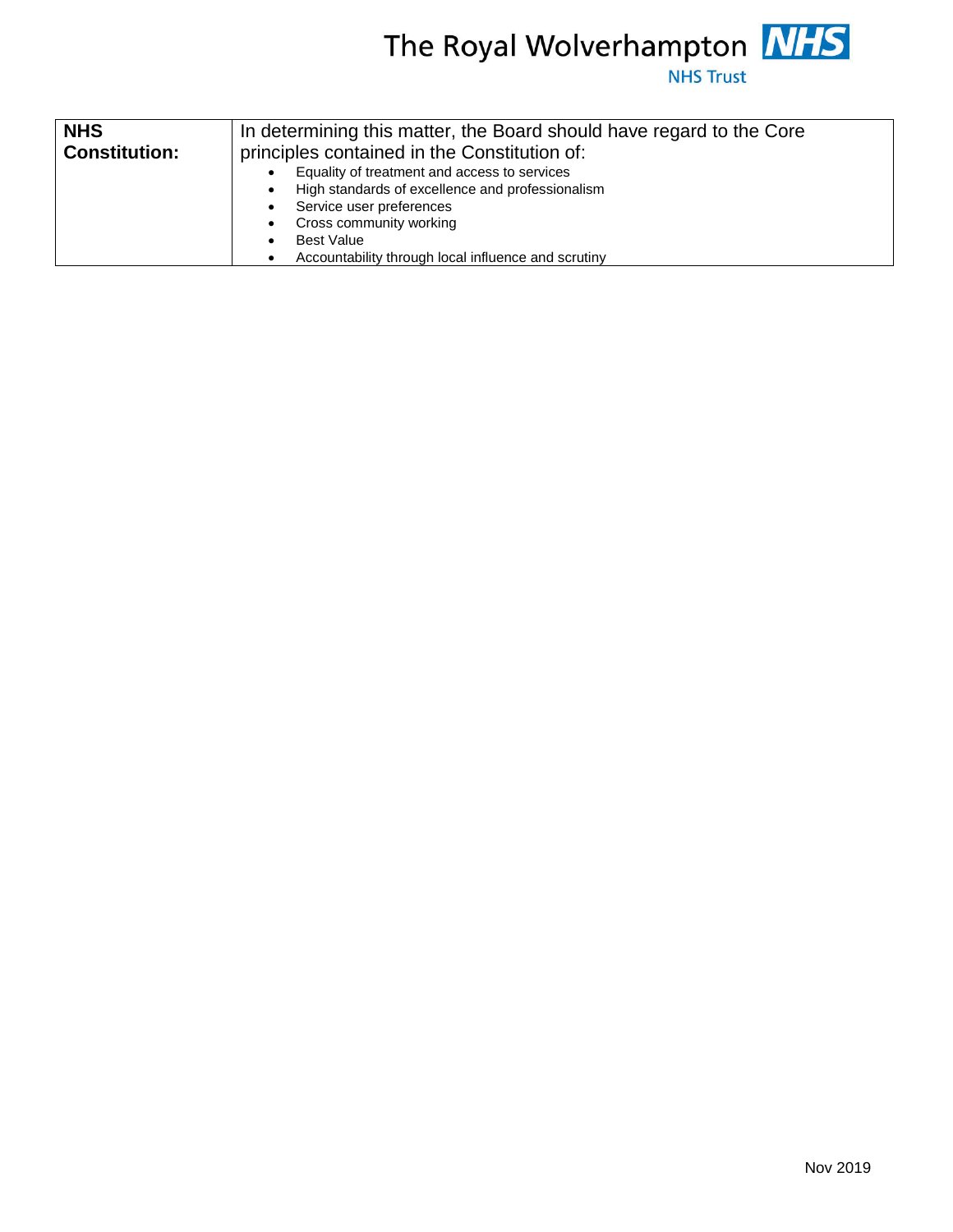

## **Workforce & OD Committee – 25 October 2019 Summary Report**

| <b>Assurance level</b> | Color to use in 'Assurance level*' column below                                                                                                                                                                                           |
|------------------------|-------------------------------------------------------------------------------------------------------------------------------------------------------------------------------------------------------------------------------------------|
| Not assured            | Red - there are significant gaps in assurance and we are not assured as to the<br>adequacy of current action plans<br>If red, commentary is needed in "Next Actions" to indicate what further is steps<br>are required to address the gap |
| Partially assured      | Amber - there are gaps in assurance but we are assured appropriate action<br>plans are in place to address these                                                                                                                          |
| Assured                | Green - there are no gaps in assurance                                                                                                                                                                                                    |

| <b>Key issue</b>                | <b>Assurance</b><br>level* | <b>Committee update</b>                                                                                                                                                                                                                                                                                                              | <b>Next action(s)</b>                                                                                                                                                         | <b>Timescale</b> |
|---------------------------------|----------------------------|--------------------------------------------------------------------------------------------------------------------------------------------------------------------------------------------------------------------------------------------------------------------------------------------------------------------------------------|-------------------------------------------------------------------------------------------------------------------------------------------------------------------------------|------------------|
| <b>Terms of Reference</b>       | Amber                      | It was recognised that<br>attendance by all three of<br>the Dep COOs to each<br>WOD was proving<br>challenging due to other<br>commitments. It was<br>agreed to review the<br>ToRs to have at least<br>one of the three Dep<br>COOs in attendance and<br>potentially use that time<br>for a workforce deep dive<br>on that division. | <b>Bring revised WOD</b><br>ToRs back to the next<br>meeting                                                                                                                  | Jan 2020         |
| Attraction &<br>Retention       | Green                      | The committee<br>considered the progress<br>made on the current plan<br>and noted the focus on:<br>Flexible working<br>$\bullet$<br>Developing the<br>$\bullet$<br>nursing workforce<br>Reviewing retire &<br>$\bullet$<br>return options<br>Analysis of 'leaver'<br>data                                                            |                                                                                                                                                                               |                  |
| <b>Working Longer</b><br>Review | Amber                      | The committee<br>considered the<br>implications of staff<br>needing to work longer<br>(due to changing<br>retirement ages) and<br>how this may link into the<br>wider health and<br>wellbeing agenda                                                                                                                                 | It was agreed to<br>assess the<br>organisation against<br>the national Working<br><b>Longer Review</b><br>framework tool and<br>consider what actions<br>could be progressed. | Jan 2020         |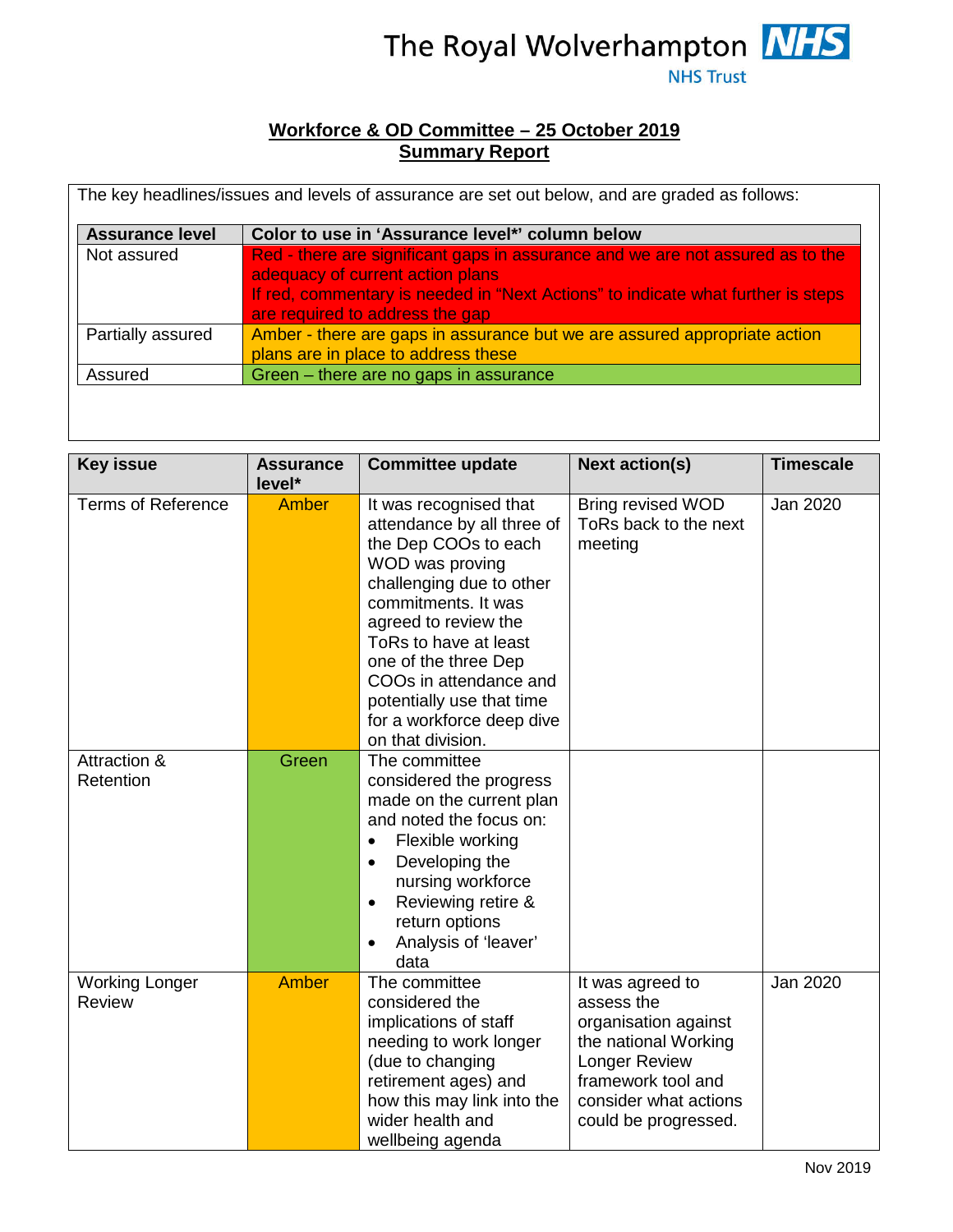

| <b>Key issue</b>                          | <b>Assurance</b><br>level* | <b>Committee update</b>                                                                                                                                                                                                                                                                                                           | <b>Next action(s)</b>                                                                                                                     | <b>Timescale</b> |
|-------------------------------------------|----------------------------|-----------------------------------------------------------------------------------------------------------------------------------------------------------------------------------------------------------------------------------------------------------------------------------------------------------------------------------|-------------------------------------------------------------------------------------------------------------------------------------------|------------------|
| Apprenticeships<br>Update                 | <b>Amber</b>               | The committee reviewed<br>the progress that had<br>been made in relation to<br>apprentices. It was noted<br>that the Trust was below<br>our public sector<br>quota/target of 204,<br>although we were still<br>awaiting the latest<br>figures.                                                                                    | Review what can be<br>learned from other<br>organisations and<br>receive the next round<br>of data back to a future<br><b>WOD</b> meeting | Jan 2020         |
| <b>NHS People Plan</b>                    | Green                      | The committee were<br>informed that there was<br>still an expectation that<br>the full people plan would<br>be out just prior to<br>Christmas and that for<br>the Trust the three key<br>areas would be; the Core<br>Offer, the Leadership<br>Compact and making the<br>NHS a Great Place to<br><b>Work</b>                       |                                                                                                                                           |                  |
| Dying to Work<br>Charter                  | Green                      | The committee was<br>provided with an update<br>on an initiative from the<br>TUC, supported through<br>our JNC and LNC, with<br>respect to supporting<br>staff with a terminal<br>illness. The charter in<br>essence formalises an<br>approach that the Trust<br>has previously informally<br>supported.                          |                                                                                                                                           |                  |
| Workforce<br>Resourcing &<br>Productivity | Green                      | A full update was<br>provided which included<br>the overseas recruitment,<br>the implementation of<br>TRAC, vacancy position<br>and the implementation<br>of e-job planning. In<br>addition to this the<br>committee also<br>discussed the utilisation<br>of 'new roles' such as<br>PAs and their use across<br>the organisation. |                                                                                                                                           |                  |
| Leadership &<br>Management<br>Development | <b>Amber</b>               | The progress on<br>leadership &<br>management                                                                                                                                                                                                                                                                                     | <b>Consider additional</b><br>pulse survey questions<br>to be included as part                                                            | Mar 2020         |